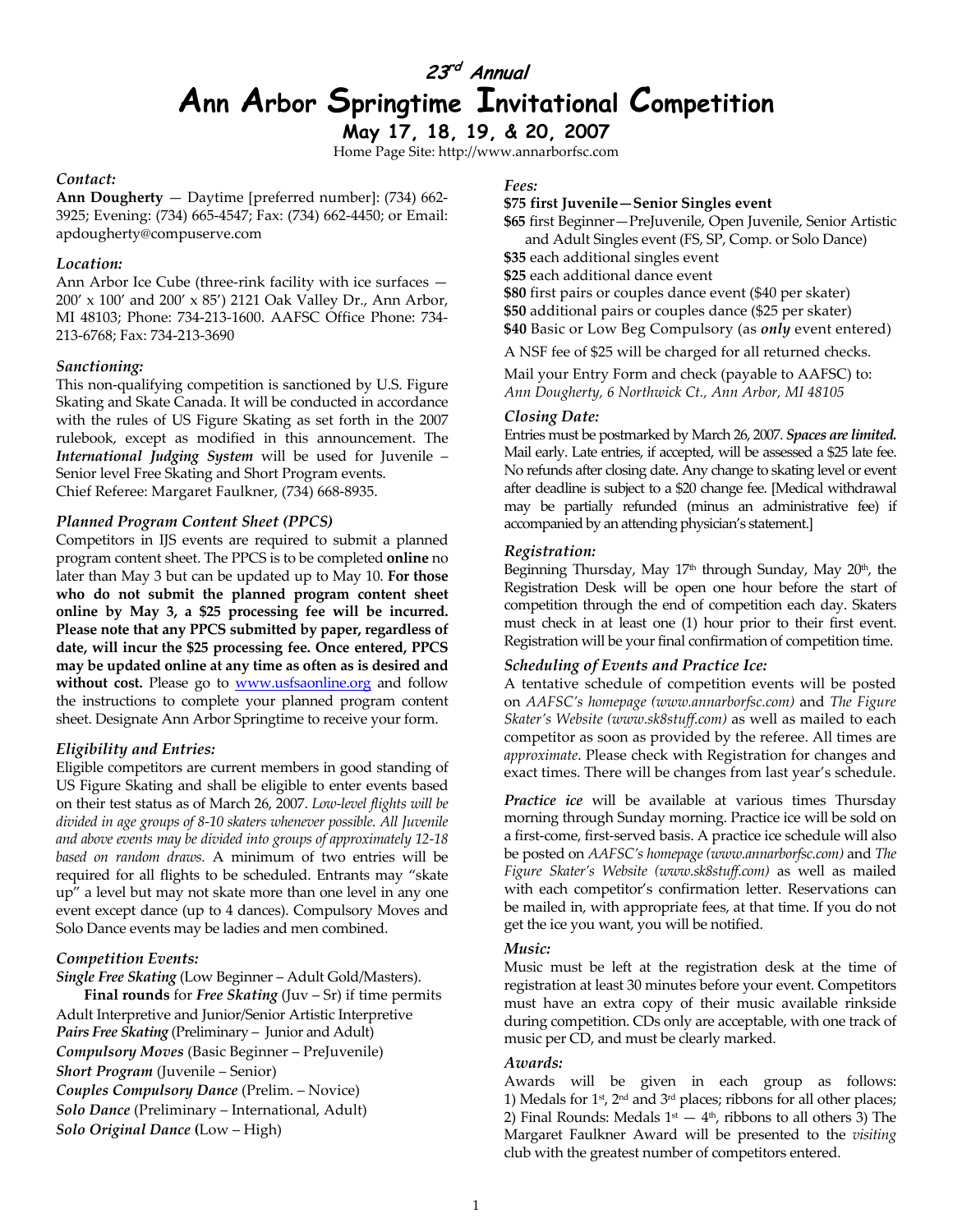# **Single Free Skating**

### *\*\*\* Final Rounds for Juvenile through Senior FS Events if time permits \*\*\**

*(Qualifying round is free skating only. Short Program is a separate event. IJS will be used for Juvenile – Senior events)* 

### **Program requirements not specified below are defined in rules 3630 - 3820**

**Low Beginner: 1½ minutes 3721**  Must not have passed the Pre-Preliminary Free Skating test or its equivalent. May include any half revolution jumps plus Salchow, toe-loops and half-loops. May not include flying spins, combination spins or backspins. **High Beginner: 1½ minutes 3721** Must not have passed the Pre-Preliminary Free Skating test or its equivalent. May include any half revolution jumps plus Salchow, toe-loops, half-loops and loops. May not include flying spins. **Pre-Preliminary Limited: 1½ minutes 3711** Must have passed the Pre-Preliminary Free Skating test & no higher. May not include Axels, double jumps, or flying spins. **Preliminary Limited: 1½ minutes 3701** Must have passed the Preliminary Free Skating test & no higher. May include Axels. May not include double jumps or flying spins. **Preliminary: 1½ minutes 3701** Must have passed the Preliminary Free Skating test & no higher. **Pre-Juvenile: 2 minutes 3691** Must have passed the Pre-Juvenile Free Skating test & no higher. **Open Juvenile: 2¼ minutes 3681** Must be **13** years old or older as of closing date. Must have passed the Juvenile Free Skating test & no higher. **Juvenile (IJS): 2¼ minutes 3681** Must not have reached the age of **13** years old as of the closing date. Must have passed the Juvenile Free Skating test & no higher. **Intermediate (IJS): 2½ minutes 3672**  Must have passed the Intermediate Free Skating test & no higher. **Novice (IJS): Ladies - 3 minutes; Men - 3½ minutes 3663**  Must have passed the Novice Free Skating test & no higher. **Adult:** 

- **Junior (IJS): Ladies 3½ minutes; Men 4 minutes 3653**  Must have passed the Junior Free Skating test & no higher.
- **Senior (IJS): Ladies 4 minutes; Men 4½ minutes 3643**  Must have passed the Senior Free Skating test.

### **Junior/Senior Artistic Interpretive: 3-4 minutes** *\*\*NEW\*\**

Must have passed at least the Junior Free Skating test. Ladies and men may skate together. The following regulations are in effect:

- 1. No triple jumps permitted and no combination jumps. Jump sequences allowed only if the music dictates.
- 2. No "theme" costumes or props.
- 3. Vocal music is allowed but not preferred since the idea is to interpret the music and not the words.
- 4. Two marks will be given. The first mark will reflect the balance of the elements, variety, uniqueness, sureness and flow of edge, ice coverage. The second mark will reflect how the elements fit the music selected in an artistic manner with the interpretation of the musical phrases of utmost consideration.

The purpose is to encourage skaters to continue in the sport who do not wish to perform a competition program but who would enjoy competing without the stress of the high level technical merit required for qualifying events.

The event will be judged with emphasis on the artistic interpretation of the music chosen and not on the difficulty of the elements skated. Programs should be balanced with a variety of jumps, spins, moves in the field footwork and step sequences including connecting steps. *This is not a showcase event.* 

Open to skaters who are **21** years old or older. **Categories and tests passed as follows**:

- **Adult Interpretive: max: 1 min 40 sec 3821** Open to all adult skaters. No Axels or multirevolution jumps. No props on the ice.
- **Pre-Bronze: max: 1 min 40 sec 3806**  Must have passed Adult Pre-Bronze Free Skating Test & no higher than Pre-Preliminary Free Skating Test.
- **Bronze: max: 1 min 40 sec 3801**  Must have passed Adult Bronze Free Skating Test & no higher than Preliminary Free Skating Test.
- **Silver: max: 2min 10 sec 3791**  Must who have passed Adult Silver Free Skating Test & no higher than Juvenile Free Skating Test.
- **Gold/Masters Novice: max: 3 min 10 sec 3781, 3771**  Must have passed Adult Gold Free Skating Test & no higher than the Novice Free Skating Test.

# **Pairs Free Skating**

### **Balanced program requirements as defined in 4030 - 4125**

**Preliminary 1½ minutes 4101**  Must have passed the Preliminary Pair test & no higher. **Pre-Juvenile 2 minutes 4091**  Must have passed the Preliminary Pair test & no higher. **Juvenile: 2½ minutes 4081**  Must have the Juvenile Pair test & no higher.

| Intermediate:                   | 3 minutes                                                                   | 4071<br>Must have passed the Intermediate Pair test & no higher. |
|---------------------------------|-----------------------------------------------------------------------------|------------------------------------------------------------------|
| Novice:                         | $3\frac{1}{2}$ minutes<br>Must have passed the Novice Pair test & no higher | 4062                                                             |
| Adult:<br>No test requirements. | max: 3:40 minutes                                                           |                                                                  |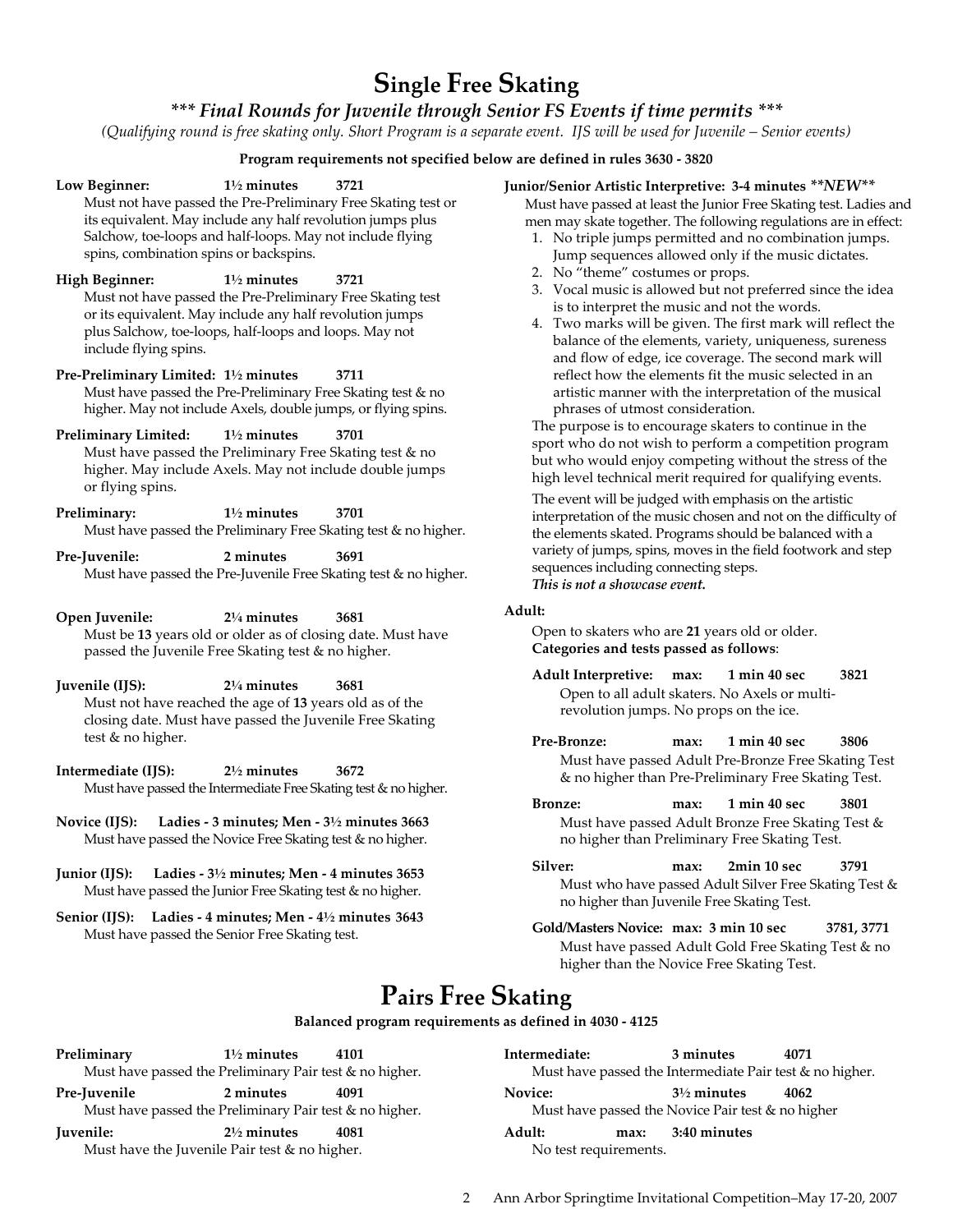# **Compulsory and Short Program**

### **NOTE: Test requirements are the same as listed under Single Free Skating Events**

Beginner through Pre-Juvenile Compulsory events will be skated on one-half (½) of the ice surface. Moves must be skated exactly as stated and may be skated in any order. There must be no change of foot between jumps in a combination jump. An Axel is considered a single jump. If a program exceeds the time limit, that portion of the program will not be judged*. All times listed are maximum.* All moves in all levels are to be connected in a free flowing presentation. Excessive footwork and added elements will be penalized. Spin revolutions must be in position to be counted.

# **Compulsory Events** (no music)

### **Basic Beginner: 1 minute**

Open to skaters who have passed no higher than Basic Skills Badge 8 or its equivalent. Skating groups will be divided by age.

- 1. Bunny Hop
- 2. 3-turn sequence
- 3. Forward and backward crossovers
- (minimum 4 each foot)
- 4. Any stop

### **Low Beginner**: **1 minute**

- 1. 1/2 revolution jump
- 2. Toe-loop
- 3. Two-foot spin (minimum 3 revolutions)
- 4. Lunge

### **High Beginner**: **1 minute**

- 1. Waltz jump
- 2. Salchow jump
- 3. Half-flip or half-Lutz jump
- 4. Upright scratch spin [forward] (min. 3 revs)
- 5. Forward spiral

### **Pre-Preliminary Limited**: **1¼ minute**

- 1. Flip jump
- 2. Single-single jump combination (no Axel)
- 3. Loop jump
- 4. Sit spin [forward] (minimum 3 revolutions)
- 5. Forward outside edge spiral

## **Short Programs** (with music)

**Additional program requirements as defined in 3610 -3621** 

### **Juvenile Short Program (IJS): max 2 minutes**

- 1. Jump combination one double jump and one single jump or two double jumps
- 2. Axel (may not be repeated)
- 3. Solo Jump double jump preceded by connecting steps and/or other free skating movements (may not be repeated)
- 4. Solo spin minimum 4 revolutions in position (may commence with a jump)
- 5. Spin combination only one change of foot and at least one change of position (4 revs each foot)
- 6. Step sequence straight line, circular, or serpentine

### **Intermediate Short Program (IJS): max 2 minutes**

## As stated by the 2007 US Figure Skating Rulebook **(3671)**

**Junior Short Program (IJS): max 2 min 50 sec** 

As stated by the 2007 US Figure Skating Rulebook **(3651, 3652)**

### **Preliminary: 1½ minutes**

- 1. Single jump (may not be repeated)
- 2. Single-single jump combination
- 3. 1-foot backspin (position optional, may not commence with a jump, minimum 3 revs)
- 4. Edge spiral, spread eagle or Ina Bauer
- 5. Step sequence

### **Pre-Juvenile: 1½ minutes**

- 1. Single or double jump (may not be repeated)
- 2. Single-single jump combination (must include loop)
- 3. Combination spin with 1 change of foot, no change of position (may not commence with a jump, minimum 4 revolutions each foot)
- 4. Solo spin (may not commence with a jump, minimum 4 revolutions in position)
- 5. Step sequence

# *Elements to be skated will be for the 2007-08 competitive season*

### **Open Juvenile Short Program: max 2 minutes**

- 1. Jump combination two single jumps or one double jump and one single jump
- 2. Axel (may not be repeated)
- 3. Solo Jump single jump, double toe-loop jump or double Salchow jump (may not be repeated)
- 4. Solo spin— minimum 4 revolutions in position (may commence with a jump)
- 5. Spin combination only one change of foot and at least one change of position (4 revs each foot) Step sequence —straight line, circular, or serpentine

**Novice Short Program (IJS): max 2 min 30 sec**  As stated by the 2007 US Figure Skating Rulebook (**3661, 3662**)

**Senior Short Program (IJS): max 2 min 50 sec**  As stated by the 2007 US Figure Skating Rulebook (**3641, 3642**)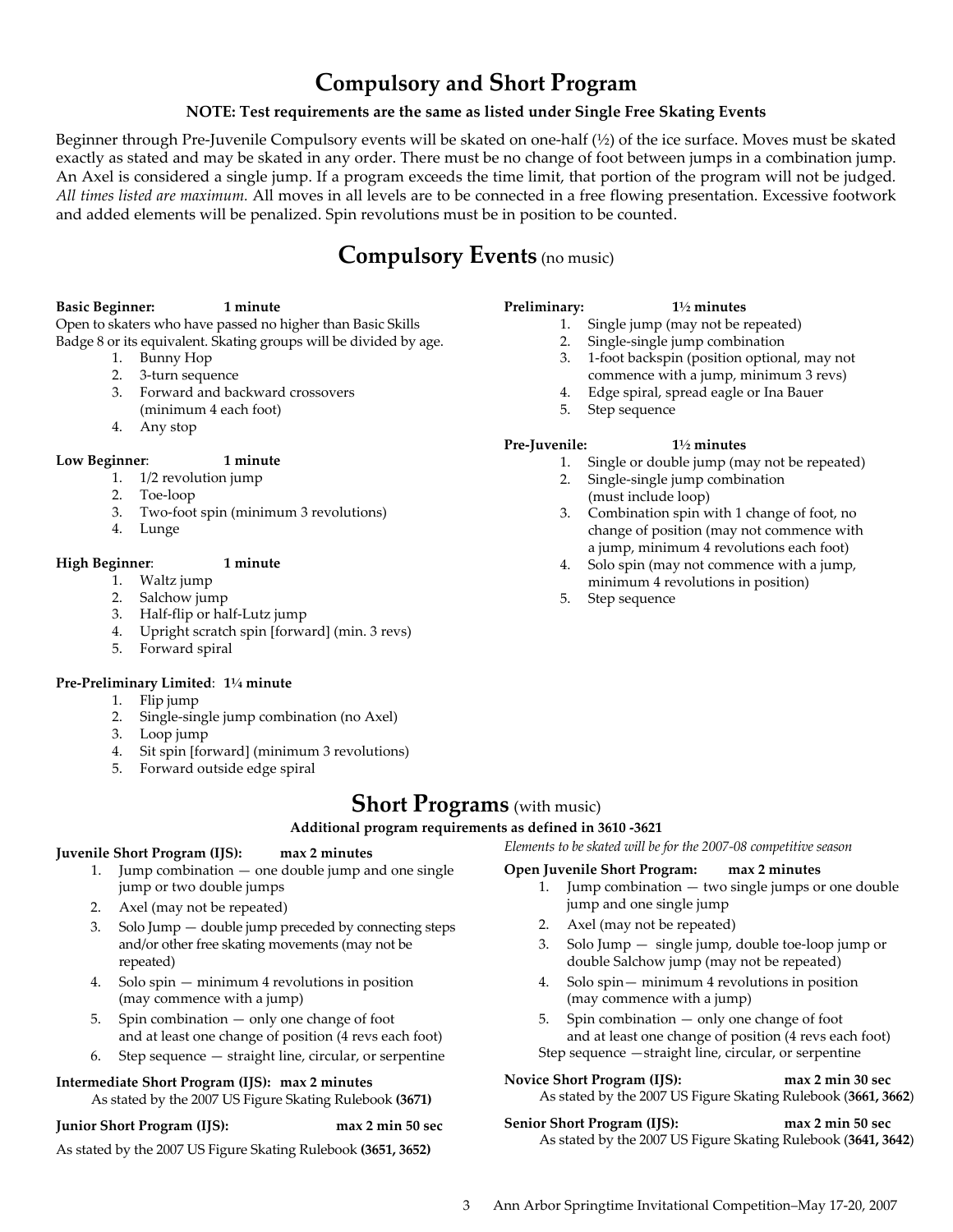# **Solo Dance and Solo Original Dance**

Each dance is a separate event. Solo dance will be two patterns only and is open to men and ladies. The dances you wish to enter may be selected from those listed, in your present level, and/or from one level higher. Awards will be presented for each individual dance event. Up to 4 dances may be chosen.

**Preliminary**: May have passed all Preliminary dances but not all Pre-Bronze dances.

*Dance events:* Dutch Waltz, Rhythm Blues, Canasta Tango

**Pre-Bronze**: May have passed all Pre-Bronze dances but not all Bronze dances.

*Dance events:* Cha-Cha, Fiesta Tango, Swing Dance

**Bronze**: May have passed all Bronze dances but not all Pre-Silver dances.

*Dance events:* Willow Waltz, Ten Fox, Hickory Hoedown.

**Pre-Silver**: May have passed all Pre-Silver dances but not all Silver dances.

*Dance events:* Fourteenstep, European Waltz, Foxtrot.

**Silver:** May have passed all Silver dances but not all Pre-Gold dances.

*Dance events:* American Waltz, Rocker Foxtrot, Tango.

**Pre-Gold**: May have passed all Pre-Gold dances but not all Gold dances.

*Dance events:* Kilian, Blues, Paso Doble, Starlight Waltz.

**Gold**: May have passed all Gold dances. *Dance events:* Viennese Waltz, Westminster Waltz, Quickstep, Argentine Tango.

**International**: Skater may have passed all Pre-Gold dances, Gold dances, or International dances.

*Dance events:* Rhumba, Cha Cha Congelado, Silver Samba

**Adult — through Pre Silver:** May not have passed more than one Silver/Adult Silver dance. *Dance events:* Willow Waltz, Fourteenstep.\*

**Adult — Silver and higher:** Must have passed at least one Silver/Adult Silver dance. *Dance events:* Rocker Foxtrot, Blues.\*

### *\*Adults may enter regular solo dance events also*

### **Solo Original Dance:**

*Low OD:* May have passed up to complete pre-silver dances *High OD:* Must have passed one silver dance or higher

### **Regulations for Solo Original Dance:**

Similar general rules to the Original Dance for couples as applicable to a solo dancer. See 4260, 4280, 4311B rulebook.

Rhythm: "Folk-Country" (same as designated for Jr-Sr OD for 2007-08). See Rule 4311B. Vocals ok. Duration: 2 Minutes +10 seconds.

### **Special Requirements —the following must be included:**

Step Sequence: one step sequence chosen from:

- a) **Circular**  utilizing the full width and placed in the center of the ice surface.
- b) **Straight line** extending the full length down the mid line of the surface.
- c) **Diagonal** extending from corner to corner diagonally across the ice surface.

Step sequences should include a variety of footwork steps and turns with at least one (1) twizzle (revs optional). No jumps of more than ½ rev, stops or pattern retrogressions are permitted during the step sequence.

Spin: one (1) dance spin, but no more, with a minimum of 2 revolutions on one foot after which a change of foot with further revolutions are optional.

### **Other Regulations:**

- Stops: Two (2) are permitted (except in the step sequence) to express the character of the music. One may be at the beginning of the program and one during the program. Duration of stops: 5 seconds. Stops are not mandatory but if used must be as described above.
- Jumps: Small hops and half revolution jumps are permitted to express the character of the music.
- Music: Only music with a rhythmic beat throughout may be used. Vocal music is permitted.
- Marking: two marks as described for couples OD with the exception of unison not being a factor.

# **Couple Compulsory Dance**

*Skaters may compete at two levels of dance. Final dance will break a tie.*

**Preliminary:** For beginning couple dancers. *Dances:* Canasta Tango and Dutch Waltz.

**Pre-Juvenile:** Both must have passed 2 Preliminary dance tests but no higher than the Pre-Bronze Dance test. *Dances:* Rhythm Blues and Cha Cha.

**Juvenile:** Both must have passed the Preliminary Dance test. *Dances:* Fiesta Tango, Willow Waltz, Fourteenstep.

**Intermediate:** Both must have passed the Bronze Dance test. *Dances:* Fourteenstep, European Waltz, Rocker Foxtrot.

**Novice:** Both must have passed at least one Silver dance test. *Dances:* American Waltz, Tango, Kilian.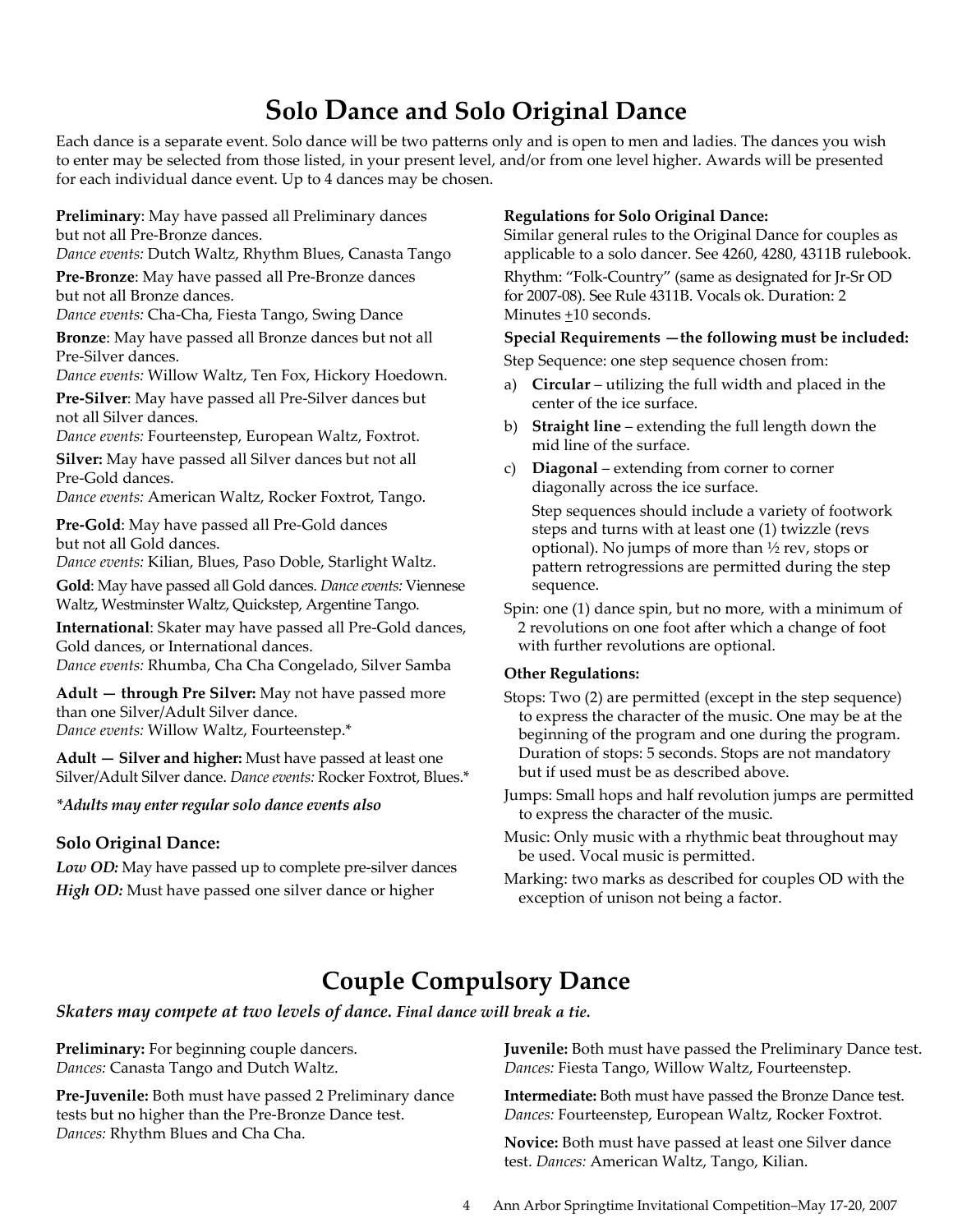# **Entry Form**

### **23rd Annual Ann Arbor Springtime Competition — May 17-20, 2007**

**Form must be completely filled in before it can be processed** 

*Read carefully, talk to your coach, and fill in legibly. If you enter the wrong event and need to change it for any reason other than our error, you will be assessed a \$20 change fee.* 

| <b>First Name:</b> | <b>Last Name:</b>   |      |                      |             |                                      | USFSA/SkateCan#:<br>(\$10 fee if left blank) |                                                        |
|--------------------|---------------------|------|----------------------|-------------|--------------------------------------|----------------------------------------------|--------------------------------------------------------|
| Address:           |                     |      | City:                |             |                                      | State:                                       | Zip:                                                   |
| Date of Birth:     | Age:                | Sex: | Female $\Box$        | Male $\Box$ | Partner's Name<br>(Pairs/Dance only) |                                              |                                                        |
| Day Phone:         | <b>Night Phone:</b> |      | <b>Cell Phone:</b>   |             | Email:                               |                                              |                                                        |
| Home Club:         |                     |      | <b>Coach's Name:</b> |             |                                      | <b>Yes</b><br>□                              | Previously competed in AA<br>$\rm No~\mathbf{\square}$ |

| Highest Test Passed: | Check if NO standard level tests passed $\square$<br><b>Basic Badge Level</b> |  |              |  |
|----------------------|-------------------------------------------------------------------------------|--|--------------|--|
| <b>Free Skating:</b> | Pair:                                                                         |  | Dance:       |  |
| Date Passed (mo/yr): | Date Passed:                                                                  |  | Date Passed: |  |

**Please check off event(s) entered. One entry form may be used for all events entered***. Each member of a pair/dance team must fill out a separate entry form.* 

| Free Skating, Pairs and Couple Dance              |                                                  | • • Final Round for Juvenile through Senior Free Skating if time permits • • |                                    |                                                    |  |
|---------------------------------------------------|--------------------------------------------------|------------------------------------------------------------------------------|------------------------------------|----------------------------------------------------|--|
| Senior                                            | <b>Intermediate</b>                              | Pre Juvenile                                                                 | Pre-Preliminary Ltd                | Adult                                              |  |
| [] Short Program*                                 | [] Short Program*                                | [] Compulsory                                                                | [] Compulsory                      | [ ] Adult Interpretive                             |  |
| [] Free Skating*                                  | [] Free Skating*                                 | [ ] Free Skating                                                             | [] Free Skating                    | [] Pre-Bronze Free Skating                         |  |
| [ ] Jr/Sr Artistic Interp                         | [ ] Pairs<br>[] Couple Dance                     | I l Pairs<br>[] Couple Dance                                                 | <b>High Beginner</b>               | [ ] Bronze Free Skating<br>[ ] Silver Free Skating |  |
| Junior<br>[] Short Program*                       | <b>Iuvenile</b><br>[] Short Program*             | Preliminary                                                                  | [ ] Compulsory<br>[ ] Free Skating | [] Gold/Masters Free Skating<br>[ ] Pairs          |  |
| [] Free Skating*                                  | [] Free Skating*<br>I l Pairs<br>[] Couple Dance | [ ] Compulsory<br>[ ] Free Skating<br>[ ] Pairs                              | Low Beginner<br>[] Compulsory      | <b>Solo Original Dance</b>                         |  |
| <b>Novice</b>                                     |                                                  | [ ] Couple Dance                                                             | [ ] Free Skating                   | $[$   Low                                          |  |
| [] Short Program*                                 | Open Juvenile                                    | <b>Preliminary Ltd</b>                                                       | <b>Basic Beginner</b>              | $[ ]$ High                                         |  |
| [ ] Free Skating*<br>[ ] Pairs<br>[] Couple Dance | [] Short Program<br>[] Free Skating              | [ ] Free Skating                                                             | [ ] Compulsory                     | <i>*needs PPCS submitted</i><br>online             |  |

| Solo Dance: Write in dances to be skated (maximum of 4) |  | <sup>1</sup> Regular<br>' Adult |  |  |
|---------------------------------------------------------|--|---------------------------------|--|--|
|                                                         |  |                                 |  |  |

*Forms with incomplete or illegible information, missing signatures, missing pages, will be assessed a \$10 charge—payable at registration.* 

**Check List:**  ❑Entry Form — *including* US Figure Skating number ❑Check, payable to AAFSC ❑Certification page, signed by: Club Officer; Athlete; Parent/Guard; Coach ❑PPCS, submitted online at www.usfsaonline.org (IJS events only)

### *Fees:* **\$75 First Juvenile—Senior Singles event**

- *\$***65** First Beginner—PreJuvenile and Adult Singles event —FS or SP or compulsory or solo dance
- **\$35** Each additional singles event
- **\$25** Each additional solo dance event
- 
- **\$80** First Pairs or Couples Dance event (\$40 per skater) **\$50** Additional Pairs or Couples Dance event (\$25 per skater)
- *Special:* **\$40 Basic or Low Beginner Compulsory** (as *only* event)

**DEADLINE FOR POSTMARK IS: March 26, 2007 MAIL TO: Ann Dougherty, 6 Northwick Ct., Ann Arbor, MI 48105**  *Spaces are limited within levels: first received — first entered. Mail early.*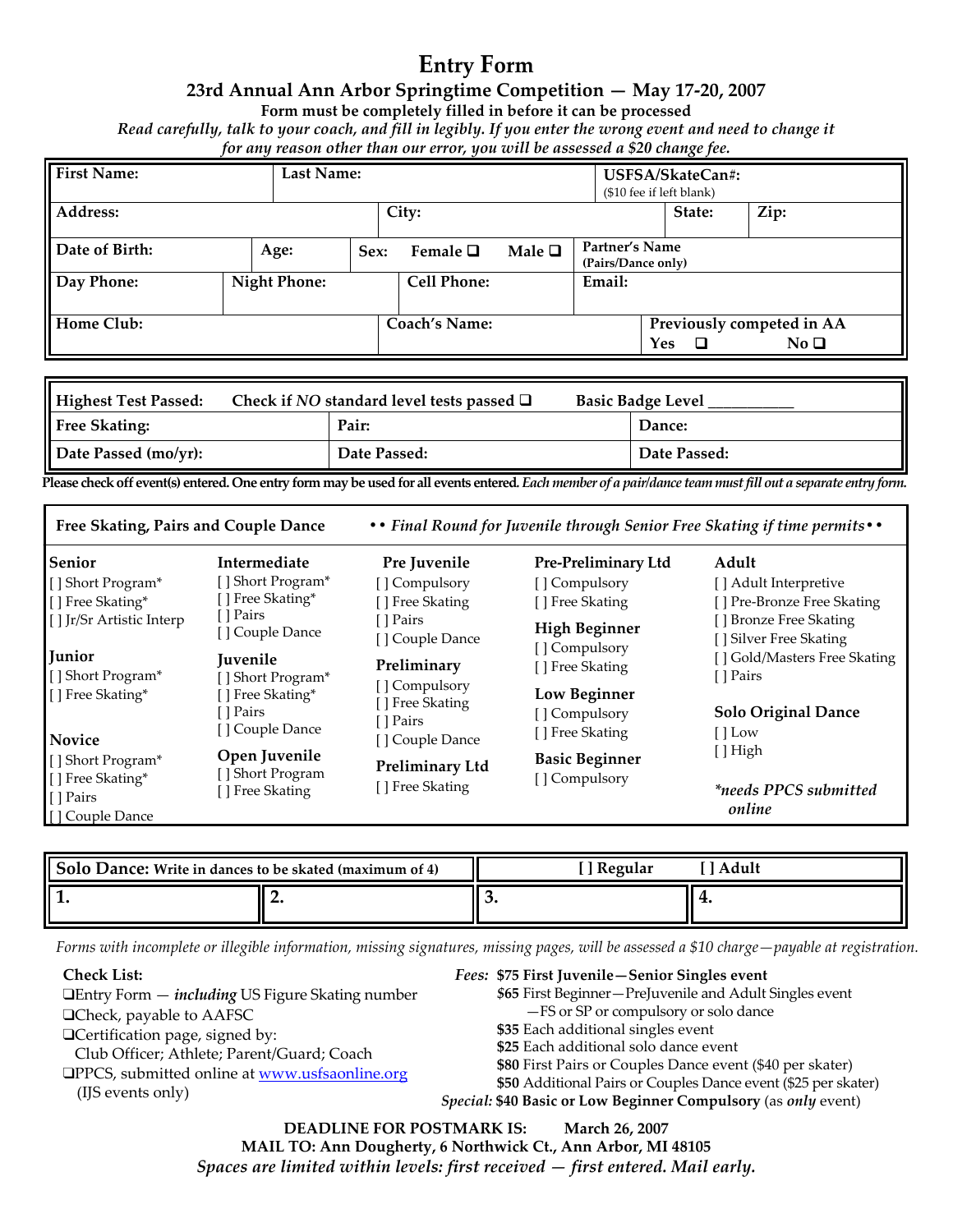# **Certificate of Competitor by Club Officer**

I hereby approve the entry of the competitor into the Ann Arbor Springtime Invitational Competition. I further certify that he/she is a full member in good standing of our club, is an eligible skater as defined in the official Rules of US Figure Skating or Skate Canada, and has passed the appropriate tests to skate the events entered. If you are an individual member, you will certify your own form.

| <b>Club Officer Name:</b> | Title:       |
|---------------------------|--------------|
| Signature:                | Telephone #: |

# **Certification by Athlete and Parent/Guardian and Authorization for Emergency Medical Treatment**

*Athlete:* I agree to conduct myself, both on and off the ice, in a manner that will reflect favorable upon this competition and upon the sport of figure skating, and that is consistent with the high standards of the sport. I agree to respect the person and property of others, and in the event I cause injury, damage, or loss to another or to the property of another, I hereby indemnify US Figure Skating, the local Competition Committee, the Ann Arbor Figure Skating Club, and their officers, directors, members, committees, representatives, employees and agents, and agree to hold them harmless against any and all claims that another person may have or which may arise out of such injury, damage or loss, together with any reasonable costs and attorney's fees that may be incurred as result of any such claims, whether valid or not.

*Athlete/Parent/Guardian:* I understand that US Figure Skating and the Ann Arbor Figure Skating Club or organizers of this competition undertake no responsibility for damages or injuries, or loss of property suffered by the competitors. As a condition of and in consideration of the acceptance of their entries or participation therein, all entrants, their parents and guardians and officials shall be deemed to agree to assume all risks of injury to their person and property resulting from, caused by or connected with, the conduct and management of the competition, and to waive and release any and all claims which they may have against any officials, US Figure Skating, organizers of the competition, the Ann Arbor Figure Skating Club and its officers, and their entries shall be accepted only on such condition (see rule 3222).

In the event (I)(parent if athlete is under 18 years of age) or (my son/daughter) am unavailable, I hereby give permission for any emergency medical treatment and further authorize and consent to the release of any pertinent medical information and records regarding the treatment, diagnosis, and/or examination of (myself) (my son/daughter) to the medical committee of the competition for which I am entered by the physician representative of the medical committee of the sanctioned competition in which (I) (my son/daughter) is entered.

| Athlete's<br>. . |  |
|------------------|--|

\_\_\_\_\_\_\_\_\_\_\_\_\_\_\_\_\_\_\_\_\_\_\_\_\_\_\_\_\_\_\_\_\_\_\_\_\_\_\_\_\_\_\_\_\_\_\_\_\_\_\_\_\_\_\_\_\_\_\_\_\_\_\_ \_\_\_\_\_\_\_\_\_\_\_\_\_\_\_\_\_\_\_\_\_\_ **Parent/Guardian's Signature:** (If Athlete is under age 18) **Date** 

# **Coach's Certification**

I have read this entry form and certify that it is complete and that the competitor is eligible to enter the specified events:

| <b>Coach's Name:</b> |                         | <b>Association #:</b> |               |  |  |
|----------------------|-------------------------|-----------------------|---------------|--|--|
| Signature:           |                         | Email:                |               |  |  |
| Day Phone #:         | <b>Evening Phone #:</b> |                       | Cell Phone #: |  |  |
| Address:             | City:                   | State:                | Zip:          |  |  |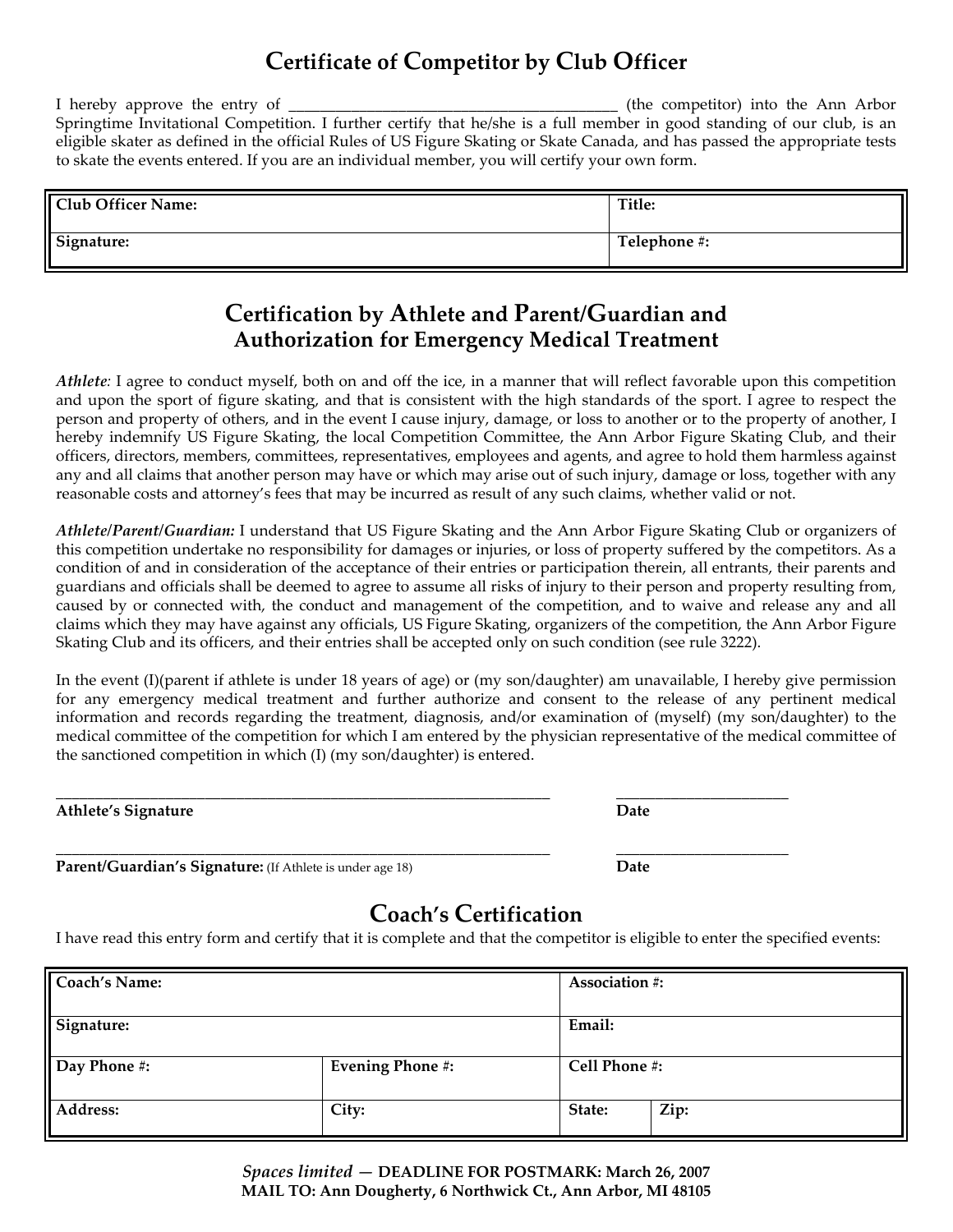# **Lodging and Transportation for the 2007 Ann Arbor Springtime Invitational Competition**

There are over 30 hotels and/or motels within a 15-mile range of the Ice Cube. Rooms have been blocked at a number of them. You must indicate your affiliation with the Ann Arbor Figure Skating Club, or figure skating to get these rooms. Block rooms will be released a month before the competition; make your reservations before April 21, 2007. For additional information call the Ann Arbor Convention and Visitors Bureau at (800) 888-9487 or visit their World Wide Web site at **www.annarbor.org** 

Northwest/KLM/Continental is the Preferred Airline of the Ann Arbor Springtime Invitational. Tickets booked 30 days in advance are eligible for a 10% discount (5% if booked less than 30 days in advance), by referencing WorldFile **NYUXF**. Tickets may be booked by your travel agent using this WorldFile code, or by calling Northwest Airlines Meeting Services Reservation Desk at (800) 328-1111 Monday to Friday, from 8:00am – 8:30pm ET.

### **Hotels**

**Tell the hotel reservation clerk you are with the Ann Arbor Figure Skating Club Competition**  *\*Hotels with AAFSC Blocks*

**\*Courtyard by Marriott**  3205 Boardwalk

Ann Arbor, MI 48108 (I-94 & State Street Exit) 734-995-5900; 800-321-2211 \$92/night

### **\*Hampton Inn South**

925 Victors Way Ann Arbor, MI 48108 (I-94 & State Street Exit) 734-665-5000; 800-426-7866 \$89/night

## **\*Fairfield Inn by Marriott**

3285 Boardwalk Ann Arbor, MI 48108 (I-94 & State Street Exit) 734-995-5200 \$88/night

### **Four Points by Sheraton**

3200 Boardwalk Ann Arbor, MI 48108 (I-94 & State Street Exit) 734-996-0600 **www.fourpointsannarbor.com**

### **Residence Inn—Marriott**

800 Victors Way Ann Arbor, MI 48108 (I-94 & State Street Exit) 734-996-5666; 800-331-3131

### **Studioplus**

3265 Boardwalk St. Ann Arbor, MI 48108 (I-94 & State Street Exit) 734-997-7623

**Extended Stay America**  1501 Briarwood Circle Dr. Ann Arbor, MI 48108 (I-94 & State Street Exit) 734-332-1980

### **\*Kensington Court**

610 Hilton Blvd. Ann Arbor, MI 48108 (I-94 & State Street Exit) 737-761-7800; 800-344-7829 \$85/night

### **\*Holiday Inn Express**

610 Hilton Blvd. Ann Arbor, MI 48108 (I-94 & State Street Exit) 734-761-7800; 800-344-7829 \$79/night

**\*Holiday Inn Hotel & Suites**  3155 Boardwalk Ann Arbor, MI 48108 (I-94 & State Street Exit) 734-213-1900 \$89/night

### **Weber's Inn**

3050 Jackson Rd Ann Arbor, MI 48103-1997 (I-94 & Jackson Rd. Exit) 734-769-2500 **www.webersinn.com**

### **Best Value Inn**

3505 S. State St. Ann Arbor, MI 48108 (I-94 & State Street Exit) 734-665-3500

### **Comfort Inn**

3501 S. State St. Ann Arbor, MI 48108 (I-94 & State Street Exit) 734-761-8838

### **Candlewood Suites**

701 Waymarket Way Ann Arbor, MI 48108 (I-94 & Ann Arbor-Saline Rd. Exit) 734-741-0687

### **\*Holiday Inn—North Campus**  3600 Plymouth Rd. Ann Arbor, MI 48105 (US 23 & Plymouth Rd. Exit)

734-769-9800 \$83/night

### **Motel 6**

3764 S. State St. Ann Arbor, MI 48108 (I-94 & State Street Exit) 734-665-9900 \$46-52/night

### **Microtel Inn & Suites**

3610 Plymouth Rd. Ann Arbor, MI 48105 (US 23 & Plymouth Rd. Exit) 734-997-9100

### **Red Roof Inn—North Campus**

3621 Plymouth Rd. Ann Arbor, MI 48105 (US 23 & Plymouth Rd. Exit) 734-996-5800; 800-733-7663

### **Hawthorne Suites (North)**

3535 Green Rd. Ann Arbor, MI 48105 (US 23 & Plymouth Rd. Exit) 734-665-9142

### **Hampton Inn North**  2300 Green Rd.

Ann Arbor, MI 48105 (US 23 & Plymouth Rd. Exit) 734-996-4444